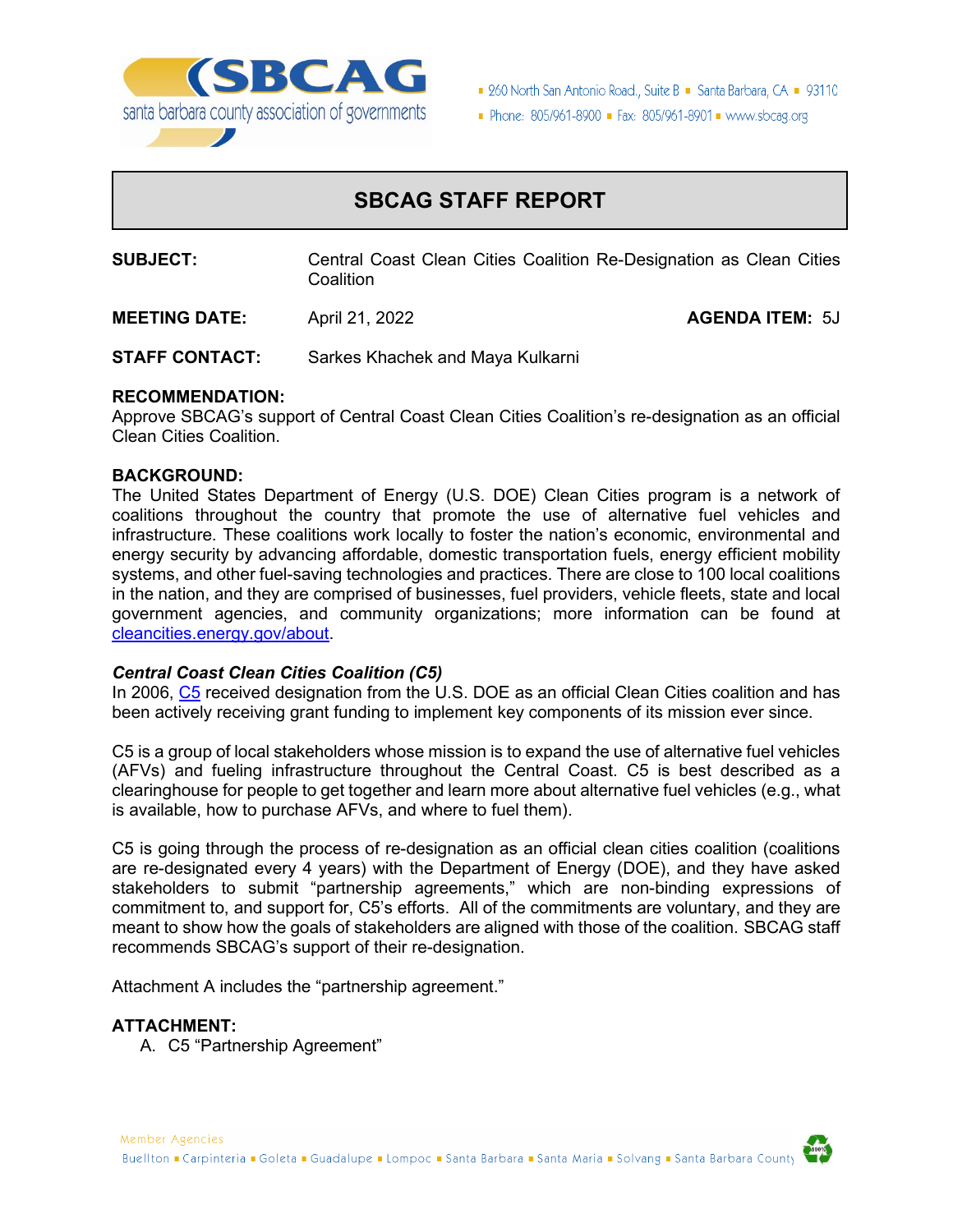

ATTACHMENT A

### C E N T R A L C O A S T C L E A N C I T I E S C O A L I T I O N

Partnership Agreement

The organization below wishes to express its commitment to, and support for, the Central Coast Clean Cities Coalition's efforts to support the nation's energy and economic security, by building partnerships to improve transportation energy efficiency and advance affordable, domestic transportation fuels and technologies.

# Santa Barbara County Association of Governments

| <b>Organization Name</b> |  |
|--------------------------|--|
|                          |  |

\_\_\_\_\_\_\_\_\_\_\_\_\_\_\_\_\_\_\_\_\_\_\_\_\_\_\_\_\_\_\_\_\_\_\_\_\_\_\_\_\_\_\_\_\_\_\_\_\_\_\_\_\_\_\_\_\_\_\_\_\_\_\_\_ 260 N. San Antonio Road, Suit B

Organization Address

## \_\_\_\_\_\_\_\_\_\_\_\_\_\_\_\_\_\_\_\_\_\_\_\_\_\_\_\_\_\_\_\_\_\_\_\_\_\_\_\_\_\_\_\_\_\_\_\_\_\_\_\_\_\_\_\_\_\_\_\_\_\_\_\_\_ Santa Barbara, CA 93110

\_\_\_\_\_\_\_\_\_\_\_\_\_\_\_\_\_\_\_\_\_\_\_\_\_\_\_\_\_\_\_

City, State, ZIP

805-961-8900 www.sbcag.org

Phone Web address

Email

\_\_\_\_\_\_\_\_\_\_\_\_\_\_\_\_\_\_\_\_\_\_\_\_\_\_\_\_\_\_\_\_\_\_ \_\_\_\_\_\_\_\_\_\_\_\_\_\_\_\_\_\_\_\_\_\_\_\_ Signature of Organization Representative Date 805-961-8900 www.sbcag.org<br>
Phone Web address<br>
Email<br>
Signature of Organization Representative Date<br>
Marjie Kirn Executive Director

Marije Kirn **Executive Director** 

Name (PRINTED) Title

### *Stakeholder/Member Responsibilities*

*Please check any of the commitments you wish to make on behalf of your organization/business to support the Central Coast Clean Cities Coalition.*

*\_\_\_\_\_* My organization/business commits to incorporating the use of *alternative fuels* in our fleet to the extent feasible. x

*My organization/business commits to <i>supporting the development of refueling, service and/or maintenance facilities for alternative fuel vehicles* in the Central Coast Clean Cities Coalition's region. x

*\_\_\_\_\_* My organization/business will assist the Central Coast Clean Cities Coalition in achieving its goals of promoting alternative fuels and reducing emissions by *supporting legislation* encouraging the use of alternative fuels, advanced technology vehicles and other fuel efficiency strategies. x